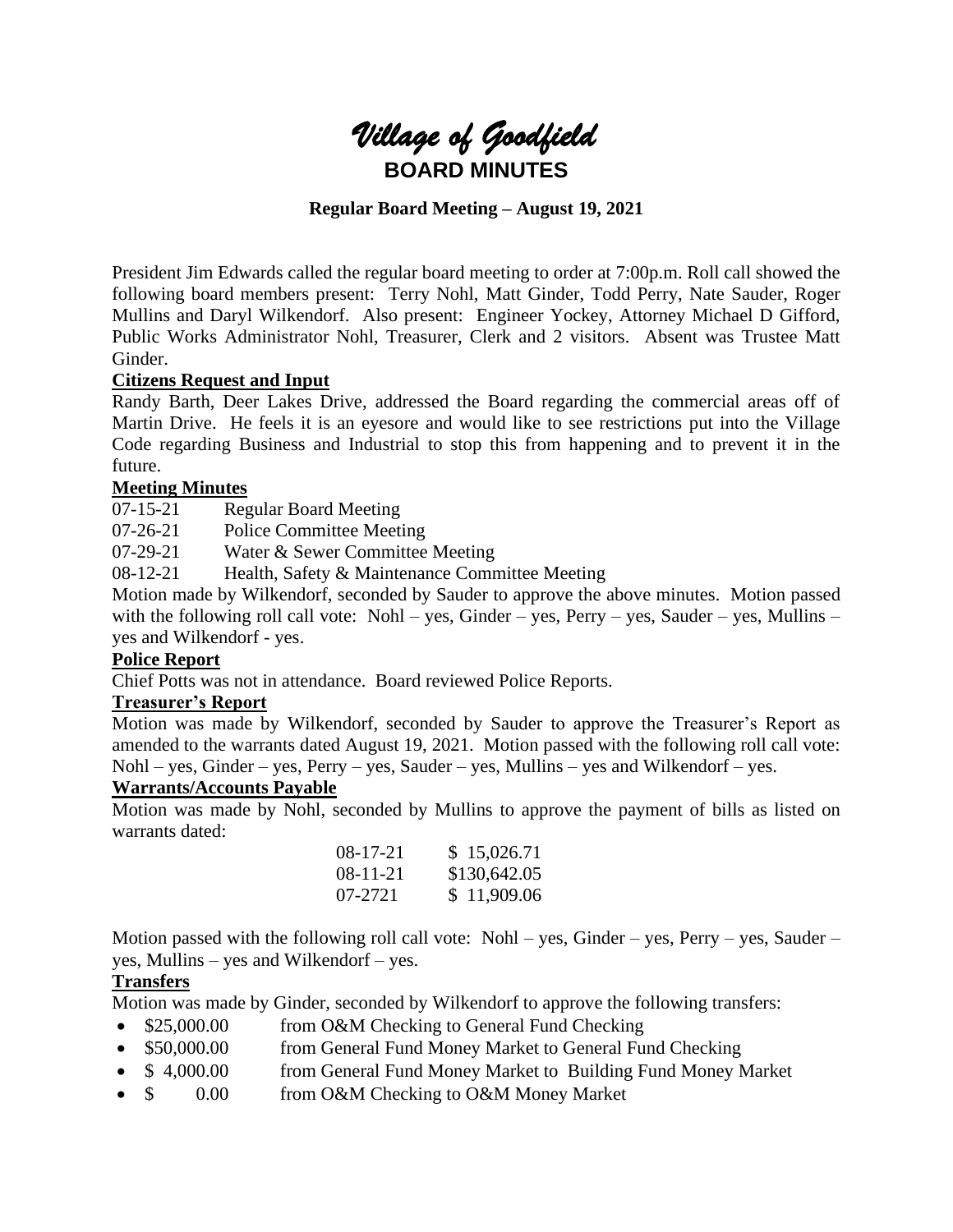- \$ 7,500.00 from O&M Checking to Pledged Revenue (Bond Pmt)
- \$83,480.81 from TIF Fund to General Fund Checking
- \$ 0.00 from Bond Repayment Fund to General Fund Checking

Motion passed with the following roll call vote: Nohl – yes, Ginder – yes, Perry – yes, Sauder – yes, Mullins – yes and Wilkendorf – yes.

# **Payment of outstanding invoices upon request of Village Engineer**

There were no outstanding invoices.

# **PUBLIC WORKS ADMINISTRATOR/VILLAGE ENGINEER REPORT**

# **Public Works Administrator**

Park Project with CNH and Eureka College is progressing along.

New picnic tables for park are ordered and will be here in November. This was possible due to donation from Goodfield Community Club.

Laterals are done. We received a thumb drive from Hoerr's last week with recording on it. **Engineer**

Still needs to get with PWA Nohl on storm sewer on the East side of town.

Wants to know where the spot is on Martin Road where water ran across the road. Woodford County does have a run off ordinance. PWA Nohl will contact Township and or County.

## **WATER TREATMENT PLANT/DISTRIBUTION SYSTEM**

Nothing discussed.

**SEWER TREATMENT PLANT/COLLECTION SYSTEM**

Nothing discussed.

# **SANITARY SEWER COLLECTION SYSTEM ISSUES**

Nothing discussed.

# **ATTORNEY REPORT**

Nothing discussed besides agenda items. **VILLAGE PRESIDENT'S REPORT**

President Edwards sent a letter to Freedom Oil regarding requiring pre-pay at the pumps. No response yet.

# **OLD BUSINESS**

# **Comprehensive Plan/Mile and a half radius map**

Trustee Wilkendorf stated if the Village wants to complete a comprehensive plan, then someone needs to champion the plan. It appears no one wants to do this. Daryl said he feels the comprehensive plan has value. He's not against the comprehensive plan but is against spending money foolishly. President Edwards said to get ahold of Mike Bruner to see if he could attend the September Board Meeting. Engineer Yockey should also bring an estimate of his costs for comprehensive plan.

## **Ingress/Egress Easement for Sanitary Sewer Trunk Main**

Nothing discussed.

## **Raymond & Cleveland Street Right of Way**

PWA spoke with Kevin Coulter and told him Engineer Yockey would call him. Engineer called but no answer.

# **Sewer Main Easement – Dr. Merheb & Barn III**

Attorney will call Dr. Merheb again.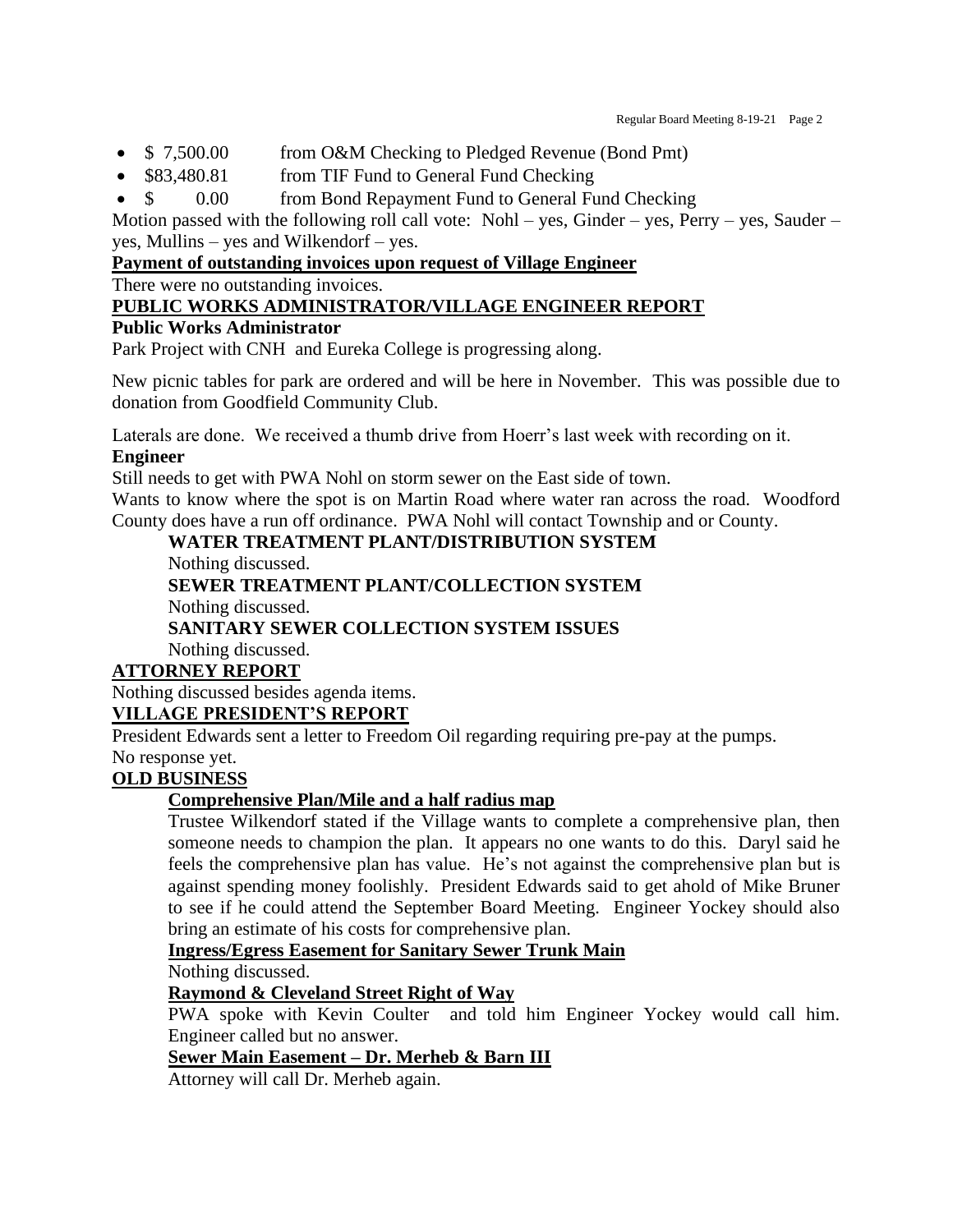#### **Amendment to Timberline Mobile Estates Water Service Agreement – Letter of Credit**

The Village still has not received Letter of Credit.

#### **Well #2 Replacement**

Still waiting for some of the electrical equipment. Due to Covid shipping is delayed.

### **Martin Drive Water Main Loop**

PWA talked to Hoerr Construction. The water main is deep at the corner and there is a concern that if we would ever have to dig down to repair. Hoerr gave a cost for 70' east where it is not as deep, \$4,729.20. If the water main is deep it will cost a lot to repair at a later. Motion was made by Nohl, seconded by Mullins to approve the change order for Hoerr Construction of \$4,729.20. Motion passed with the following roll call vote: Nohl – yes, Ginder yes, Perry – yes, Sauder – yes, Mullins – yes and Wilkendorf – yes.

# **Salt/Cinder Storage Building**

The building has been ordered.

#### **I-74 Sanitary Sewer Reimbursement Contract**

Attorney Gifford has not yet filed the Agreement. There are some questions on how to index so it is effective.

# **Goodfield Disposal**

There has not been enough interest shown to pursue this. It will be removed from agenda.

#### **Recycle Bin Complaint**

Nothing discussed.

### **Police Role in Ordinance Violation**

Chief Potts and Deer Creek will enforce the Code. PWA Nohl will make a list of which Ordinances Chief Potts will handle.

## **Business locating/possible Annexation**

PWA Nohl and President Edwards met with the owner and discussed what information came out of the last Board meeting. PWA is meetings with them tomorrow. Once the business owner gets all annexation documents it will be reviewed by the Planning Commission.

#### **Water & Sewer Rates**

The Board reviewed a 5 year water/sewer rate projection prepared by Treasurer DeGrave and PWA Nohl.. Trustee Wilkendorf stated that at first he thought we were due for an increase on water and sewer and should add an annual percentage increase, but as he thought more about it he was not sure that is a good way to be accountable to our constituents. He feels a flat rate should be added now and when it is needed to add another increase. This will go back to the Water  $\&$  Sewer Committee Meeting to make a recommendation to the Board. It was discussed to put a note on the agenda for March or April to discuss this topic in May each year.

#### **NEW BUSINESS**

## **Bridle Ridge Easement – moving water main**

Engineer Yockey and PWA Nohl have come to the conclusion that the Village should not move this water main.

#### **Freedom Oil – Prepay at Pumps**

A letter has been sent to Freedom Oil regarding paying at the pump. No response yet.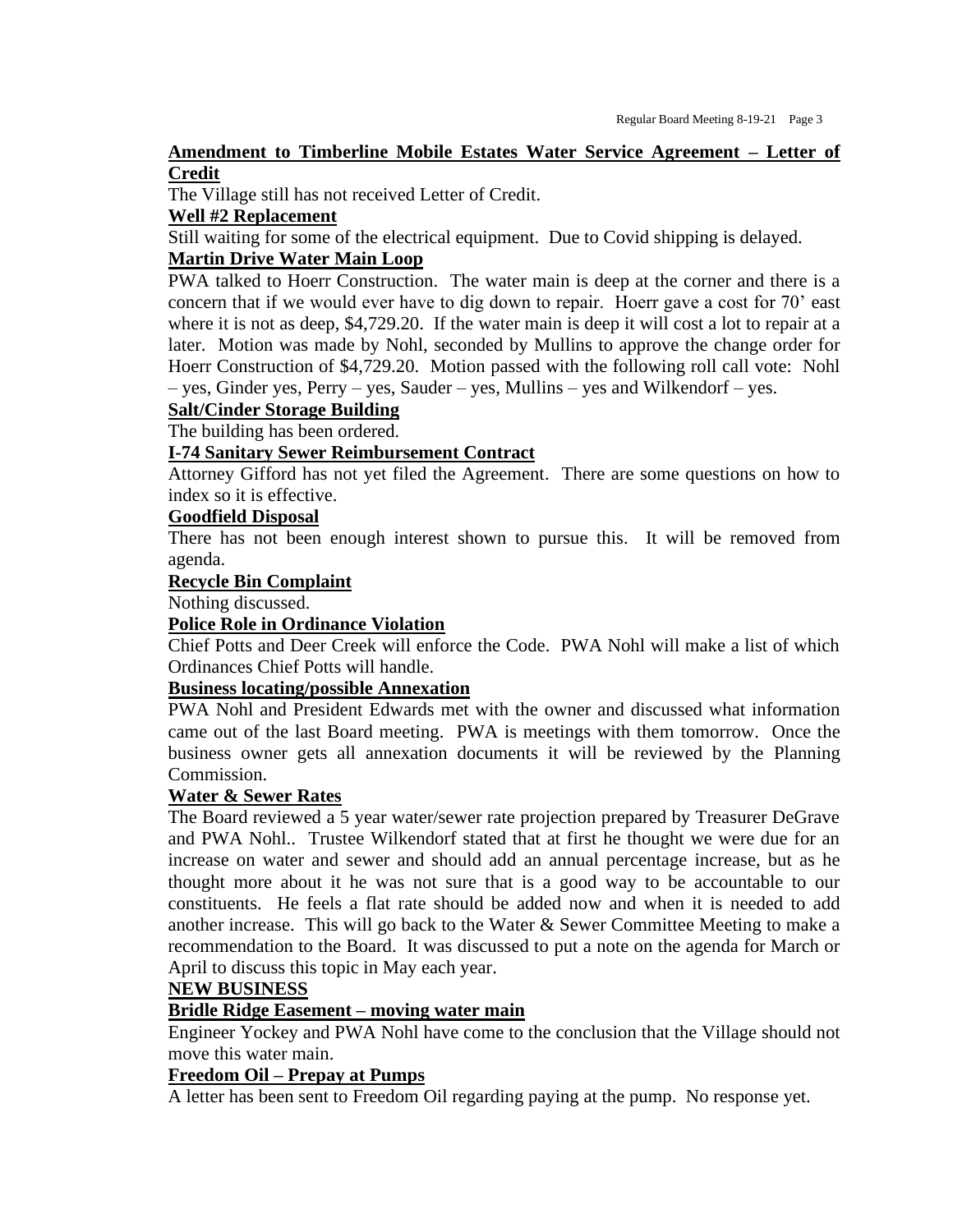#### **Land Sale Request –**

PWA Nohl met with Russ Wiegand, owner of Lot 1 Goodfield Crossing, after the Health, Safety & Maintenance Committee Meeting. There was discussion on whether Russ would like to purchase the whole parcel or just a strip. Some concern about another entrance on Martin Drive was discussed. Trustee Wilkendorf said he is opposed to adding another entrance due to safety concerns. Engineer Yockey said there is another property across the road that may develop, if so, the two drives would be across from each other. Trustee Nohl said we need to slow the traffic down in that area. Russ would like to split traffic for trucks and trailers/tandems on drive. The Village would need to be able to access the lift station. Russ told the Board he has a concrete company so very few employees come to the office. He will build a shop single story all masonry, similar to Hoerr Construction or GA Rich. He will take into consideration to make it look nice by keeping equipment storage to back side of property by the tower. Russ will bring final drawing to September Regular Board Meeting.

#### **Possible Water Main Extension**

PWA Nohl requested Board permission to allow Engineer Yockey to start design on the water main extension. It takes time to get the EPA Permit. This main is tied to a business locating in Goodfield but was part of our defined improvements so it will be ready for future should something fall through with the business. Motion was made by Nohl, seconded by Ginder to approve Engineer Yockey to do design and allow Village President to sign EPA Documents. Motion passed with the following roll call vote: Nohl – yes, Ginder yes, Perry – yes, Sauder – yes, Mullins – yes and Wilkendorf – yes.

# **Speed Limit Martin Drive & Possible 3 way Stop at Martin Drive & Rte. 117**

Engineer Yockey talked to PWA Nohl about possible 3 way stop at Martin Drive and Rte. 117. We need to look at easement issue on Martin Drive and also look at speed limit and signing and then take it to committee for recommendation to the Board. PWA talked to Township Supervisor regarding safety reasons. Village will put signage up.

Next month's agenda will have consideration of Right of Way and Dedicated Easement Plat for Martin Drive. PWA Nohl will ask Chance Knapp to dedicate Right of Way on Deer Lakes Drive and Martin Drive. Also he will talk to Mr. Wever and Knapps.

#### **Schedule Committee Meetings**

A Water & Sewer Committee will be scheduled soon.

#### **Municipal Calendar**

Completed. **Other Business Engineer –** None. **Public Works Administrator –** None. **Trustees Nohl** – None. **Ginder –** None. **Perry –** None. **Sauder –** None. **Mullins –** None. **Wilkendorf –** None. **Clerk –** None.